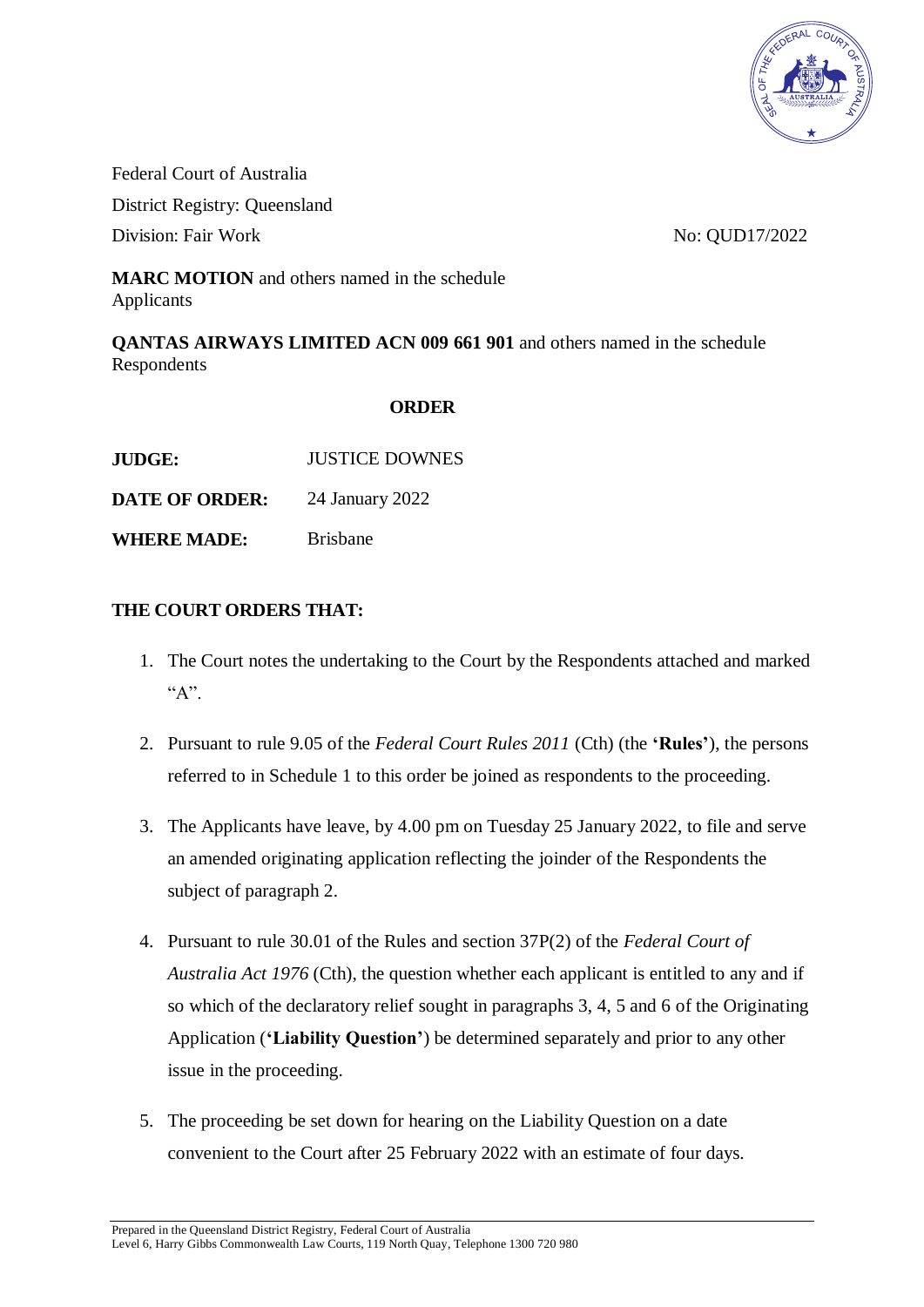

- 6. By 4.00 pm on Friday 28 January 2022, the Applicants are to file and serve Points of Claim in relation to the Liability Question.
- 7. By 4.00 pm on Friday 4 February 2022, the Respondents are to file and serve Points of Defence in relation to the Liability Question.
- 8. By 4.00 pm on Friday 11 February 2022, the Applicants are to file and serve:
	- a. any additional affidavit evidence upon which they intend to rely in relation to the Liability Question; and
	- b. an outline of submissions in relation to the Liability Question.
- 9. By 4.00 pm on Friday 18 February 2022, the Respondents are to file and serve:
	- a. any affidavit evidence upon which they intend to rely in relation to the Liability Question; and
	- b. an outline of submissions in relation to the Liability Question.
- 10. By 4.00 pm on Wednesday 23 February 2022, the Applicants are to file and serve:
	- a. any responsive affidavit evidence upon which they intend to rely in relation to the Liability Question; and
	- b. any responsive outline of submissions in relation to the Liability Question.
- 11. The Applicants' interlocutory application filed 21 January 2022 is dismissed.
- 12. The proceeding be referred to the National Operations Registrar for allocation to a docket judge.
- 13. Costs of the Applicants' interlocutory application filed 21 January 2022 are reserved.
- 14. There be liberty to apply on 48 hours' notice.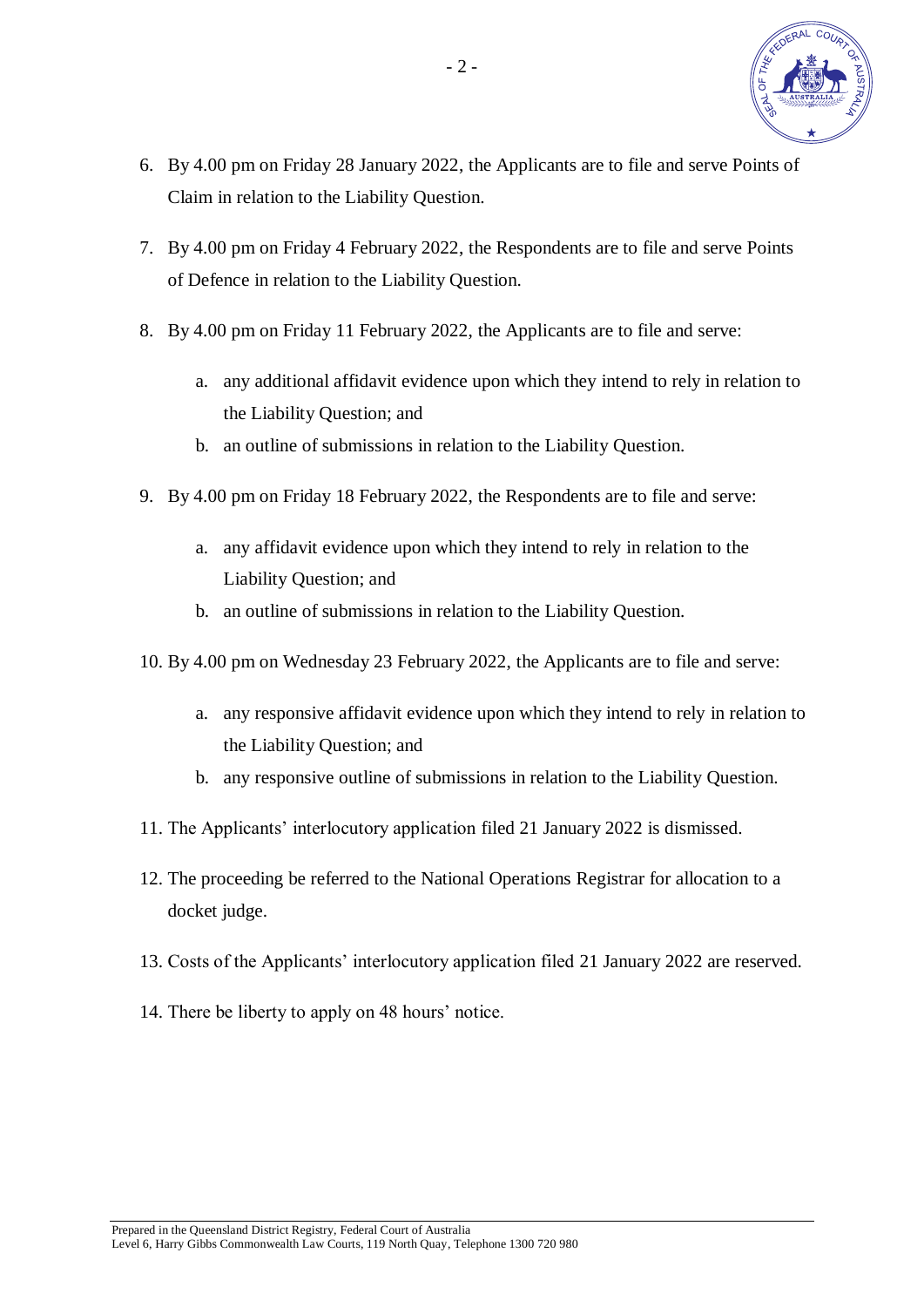

# **THE COURT NOTES THAT:**

1. Depending on when trial dates are allocated, the parties may confer and request variation of the filing dates of the Points of Claim, Points of Defence, affidavit material and submissions.

Date that entry is stamped: 24 January 2022

Sia Longos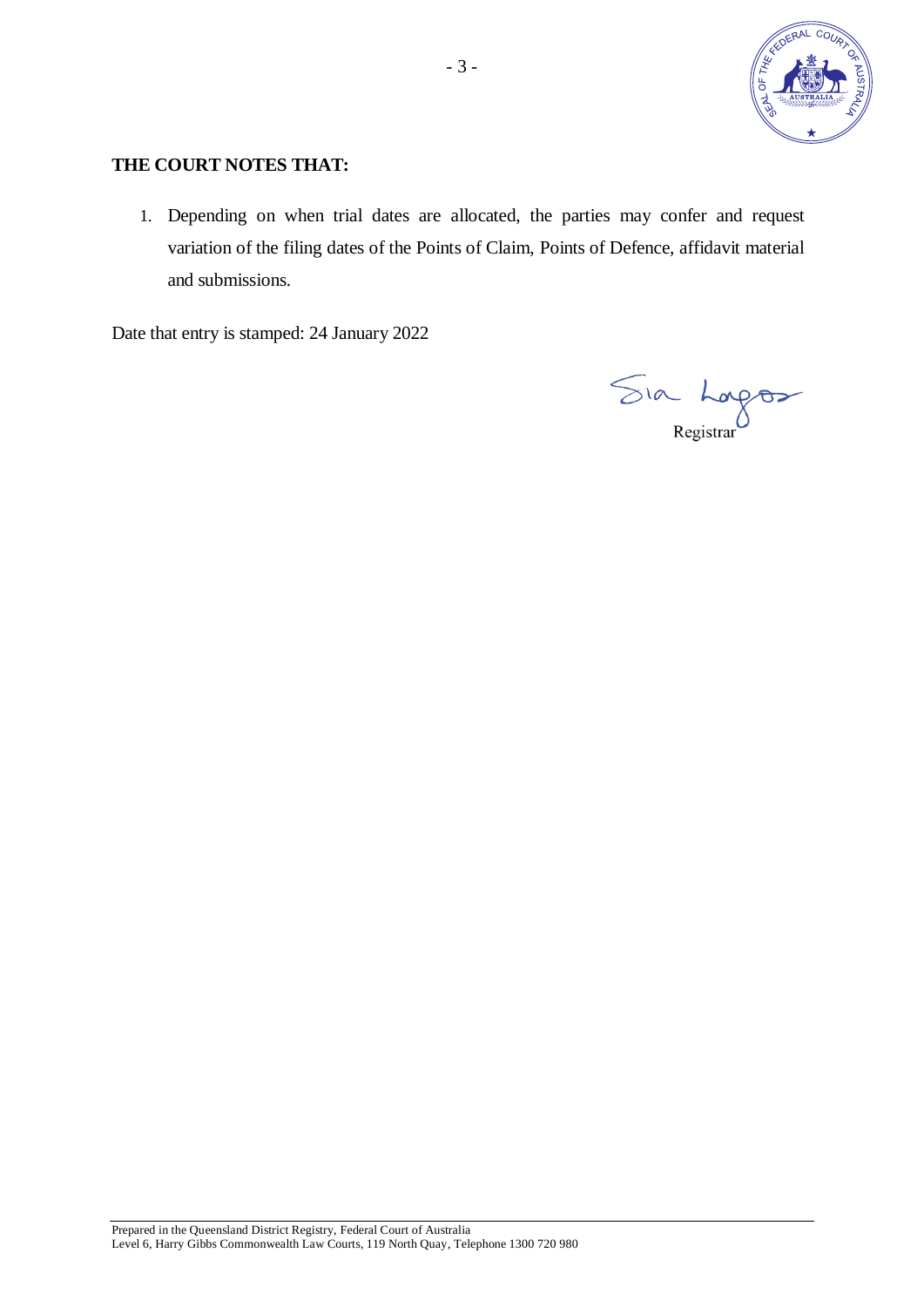

# **Schedule**

No: QUD17/2022

Federal Court of Australia District Registry: Queensland Division: Fair Work

| <b>Second Applicant</b>       | NATASHA JONES           |
|-------------------------------|-------------------------|
| Third Applicant               | <b>TAMMARA RICHARDS</b> |
| Fourth Applicant              | <b>GLENN RICHARDS</b>   |
| <b>Fifth Applicant</b>        | <b>TIM HANNA</b>        |
| <b>Sixth Applicant</b>        | <b>RENEE STAFFORD</b>   |
| <b>Seventh Applicant</b>      | <b>TRACEY MARSHALL</b>  |
| <b>Eighth Applicant</b>       | <b>TRENT REDDING</b>    |
| Ninth Applicant               | <b>JUDITH GAWNE</b>     |
| <b>Tenth Applicant</b>        | <b>ANNA FERRIGNO</b>    |
| <b>Eleventh Applicant</b>     | <b>RAGHEDA JACOB</b>    |
| <b>Twelfth Applicant</b>      | <b>LAUREN KEAMY</b>     |
| <b>Thirteenth Applicant</b>   | <b>JEFFREY TORBEY</b>   |
| <b>Fourteenth Applicant</b>   | PHILIP KASSEL           |
| <b>Fifteenth Applicant</b>    | <b>ANNA-MARIE MELI</b>  |
| <b>Sixteenth Applicant</b>    | <b>TINA CINQUE</b>      |
| Seventeenth Applicant         | LUKE HALLAM             |
| <b>Eighteenth Applicant</b>   | <b>MARIA PINTARIC</b>   |
| Nineteenth Applicant          | PHILIPP LANDERER        |
| <b>Twentieth Applicant</b>    | <b>JESSE PRAGER</b>     |
| <b>Twenty First Applicant</b> | <b>ALAN DANA</b>        |
| <b>Twenty Second</b>          | <b>ROBERT MOFFATT</b>   |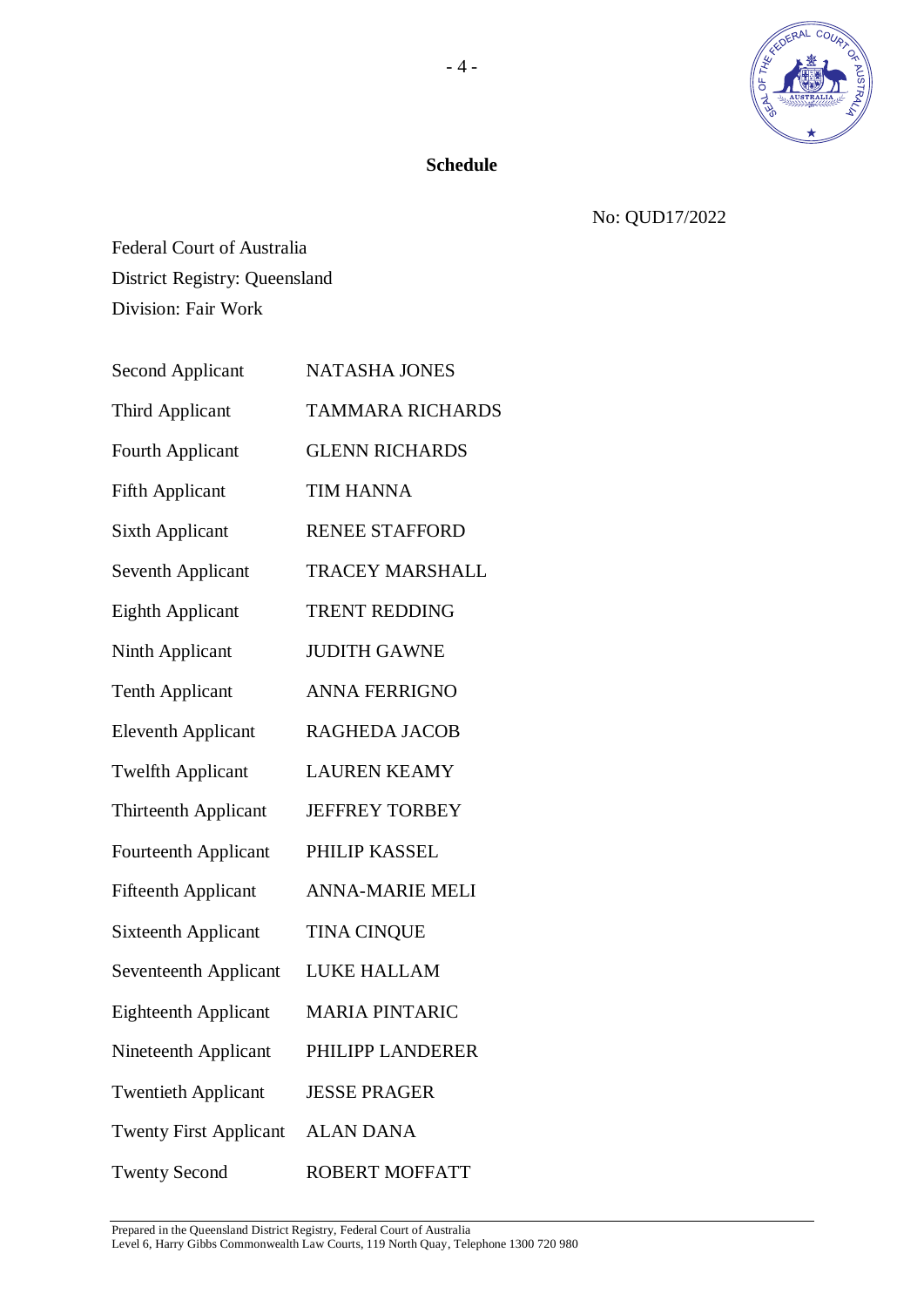

Applicant

| Twenty Third<br>Applicant         | <b>ALAN DAVISON</b>                                        |
|-----------------------------------|------------------------------------------------------------|
| <b>Twenty Fourth</b><br>Applicant | <b>ROBERT ROSATI</b>                                       |
| Second Respondent                 | JETSTAR AIRWAYS PTY LTD ACN 069 720 243                    |
| Third Respondent                  | EXPRESS FREIGHTERS AUSTRALIA PTY LTD ACN 003 613<br>465    |
| Fourth Respondent                 | QANTAS GROUND SERVICES PTY LTD ACN 137 771 692             |
| <b>Fifth Respondent</b>           | QANTAS FREIGHT ENTERPRISES PTY LTD ACN 128 862<br>108      |
| <b>Sixth Respondent</b>           | EASTERN AUSTRALIA AIRLINES PTY. LIMITED ACN 001<br>599 024 |
| Seventh Respondent                | SUNSTATE AIRLINES (QLD) PTY. LIMITED ACN 009 734<br>703    |
| Eighth Respondent                 | JETSTAR GROUP PTY LIMITED ACN 003 901 353                  |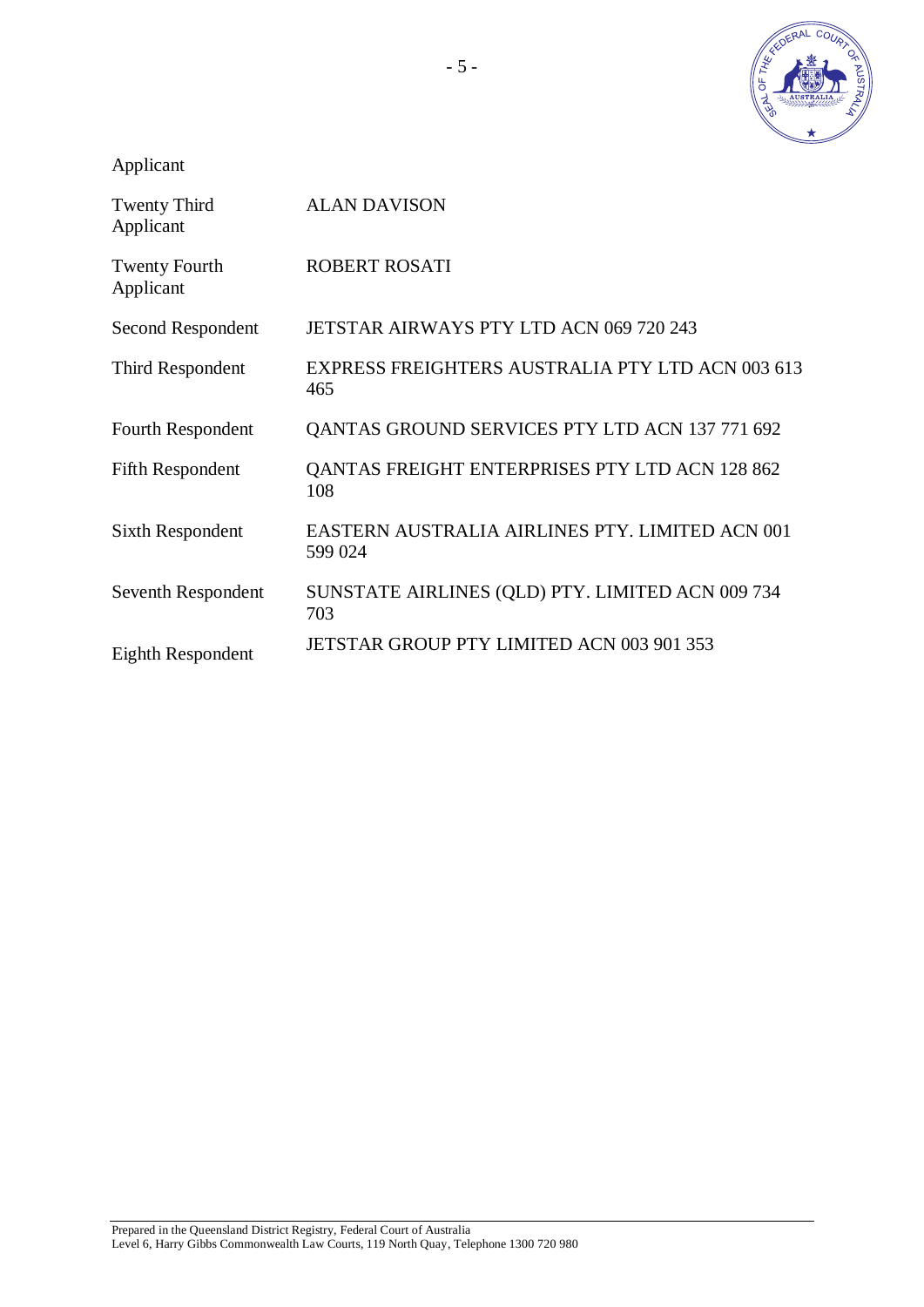

# **Schedule 1**

Eastern Australia Airlines Pty. Limited ACN 001 599 024 Sunstate Airlines (Qld) Pty. Limited ACN 009 734 703 Jetstar Group Pty Limited ACN 003 901 353